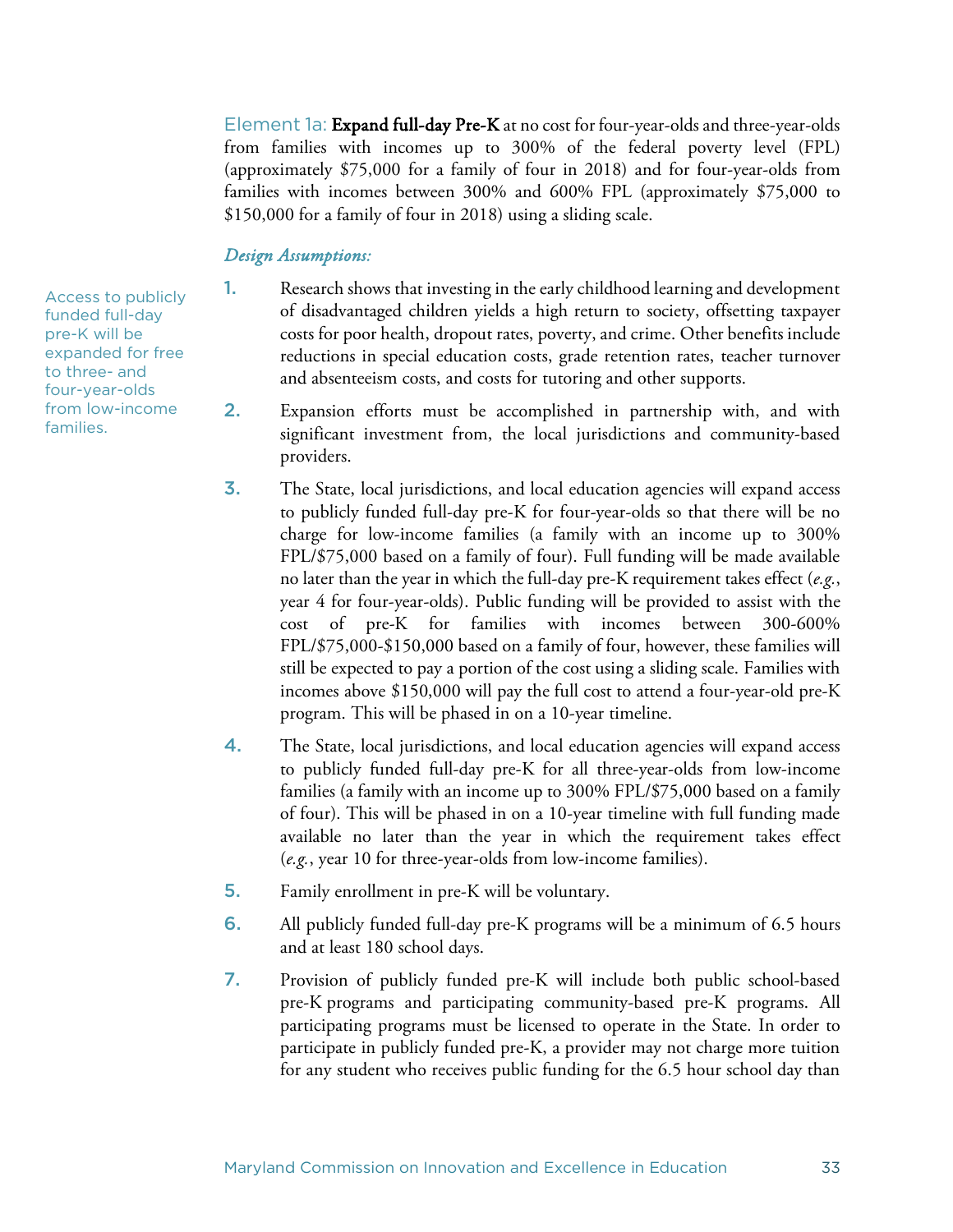the total amount of public funding provided for the school year for a student from a low-income family (*i.e.*, "cost of quality" amount).

- 8. A participating provider may not engage in explicitly religious activities during the portion of the day supported by publicly funded pre-K (6.5 hours), consistent with federal regulations governing use of funds. Any such activities must be offered separately in time or location, and participation must be voluntary.
- 9. A participating provider will not be required to adopt any rule, regulation, or policy that conflicts with its religious or moral teachings. However, participating providers accepting public funds must agree not to discriminate, and may not discriminate, in either student admissions or retention on the basis of race, color, disability, national origin, or sexual orientation of the student or the student's parent or guardian. Any provider found to be in violation of this requirement will be required to return any public funds and may not participate in the program. The placement of a student with a disability will be made based on an individualized assessment about where the student may be best served in accordance with federal and State laws and whether the provider can meet the particular needs of the student with reasonable accommodations without fundamentally altering its program or posing an undue burden.
- 10. In order to access the new public pre-K funding associated with these recommendations, all participating programs, whether based at public schools or in community settings, will be immediately required to meet the definition of a high-quality, publicly funded pre-K program. This will require some changes to the Code of Maryland Regulations. A high-quality, publicly funded pre-K program means an early learning program that includes structural elements that are evidence-based and nationally recognized as important for ensuring program quality, including at a minimum:
	- **a.** high staff qualifications, including teachers who hold State certification for teaching in early childhood education or a bachelor's degree in any field pursuing residency through the Maryland Approved Alternative Preparation Program, a State-approved alternate pathway, which includes coursework, clinical practice, and evidence of knowledge of content and pedagogy relating to early childhood; and teaching assistants who have at least a Child Development Associate (CDA) certificate or an associate's degree;
	- **b.** high-quality, professional development for all staff;
	- c. a child-to-instructional staff ratio of no more than 10 to 1;
	- d. a class size of no more than 20 with, at a minimum, one teacher with high-staff qualifications as outlined in paragraph (a);
	- e. a full-day program;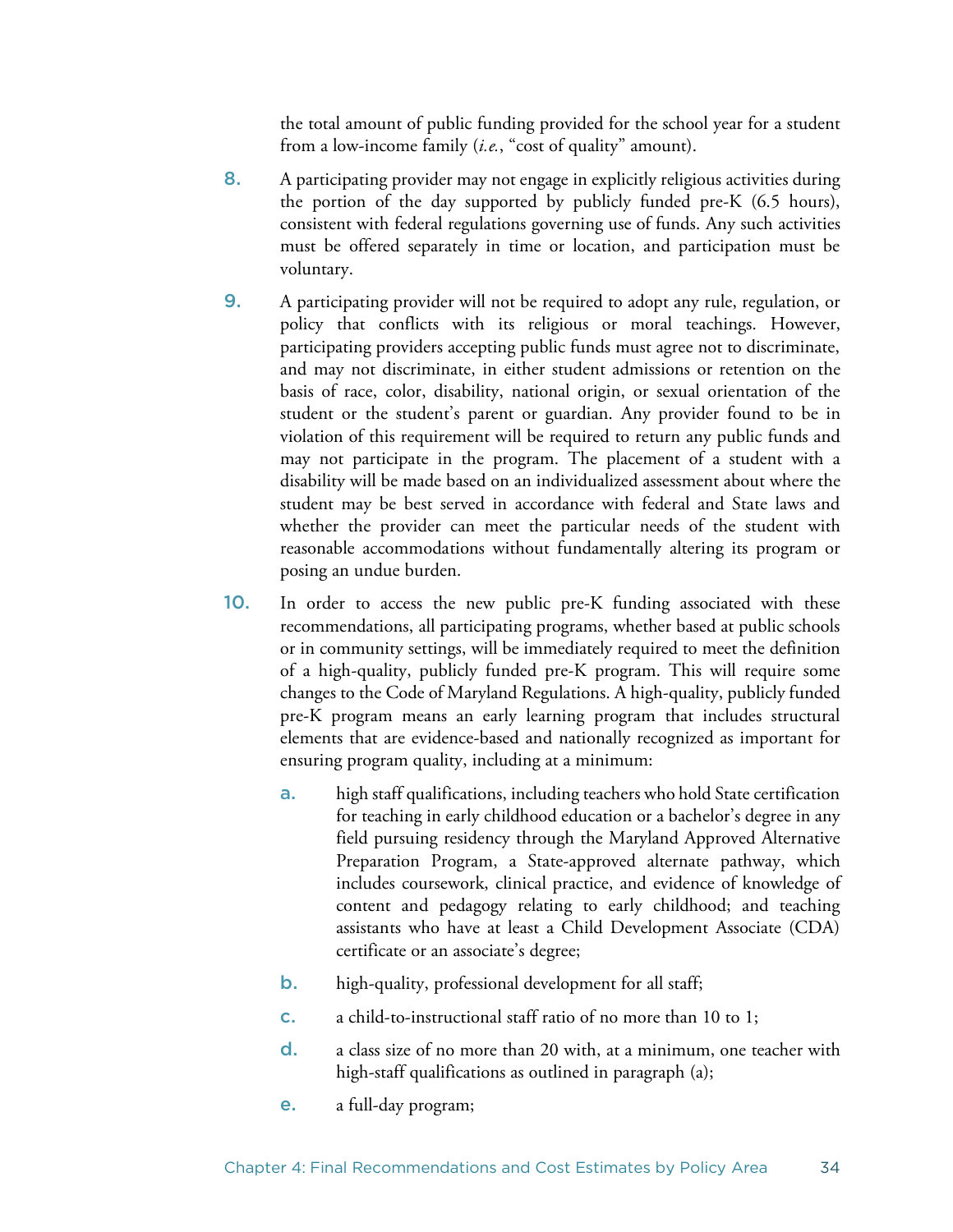- f. inclusion of children with disabilities to ensure access to and full participation in all opportunities;
- g. developmentally appropriate, culturally and linguistically responsive instruction and evidence-based curricula, and learning environments that are aligned with the State Early Learning and Development Standards, for at least the year prior to kindergarten entry;
- h. individualized accommodations and supports so that all children can access and participate fully in learning activities;
- i. instructional staff salaries that are comparable to the salaries and benefits of local public K-12 instructional staff;
- j. program evaluation to ensure continuous improvement;
- k. on-site or accessible comprehensive services for children and community partnerships that promote families' access to services that support their children's learning and development; and
- l. evidence-based health and safety standards.
- 11. In addition, community providers must publish at least at a level 3 ranking on the EXCELS quality scale with a plan approved by the Maryland State Department of Education (MSDE) to achieve level 5 within five years. Public school-based pre-K programs must publish in EXCELS at least at a level 4 with a plan approved by MSDE to achieve level 5 within five years. Beginning in year 5, all new programs will be required to meet the definition of a high-quality, publicly funded pre-K program outlined in Item #10 and publish at level 5 to participate.
- 12. Although the time it will take for a provider to move up the EXCELS levels depends on individual circumstances, on average, it currently takes a provider one year to move from EXCELS level 1 to 2, up to two years to move from EXCELS level 2 to 3, two to three years to move from EXCELS level 3 to 4, and two to three years to move from EXCELS level 4 to 5.
- 13. Income-eligible families will have access to extended day (before and after care) services through the State's child care subsidy program. Chapters 563 and 564 of 2018 require the State to increase the program's provider reimbursement rates for each region to the sixtieth percentile of child care provider rates by fiscal 2022. Recently promulgated regulations expand the number of families who will be eligible for child care subsidies by updating eligibility for the program to reflect 65% of the State median income.

All new programs will be required to meet the definition of a high quality, publicly funded pre-K program.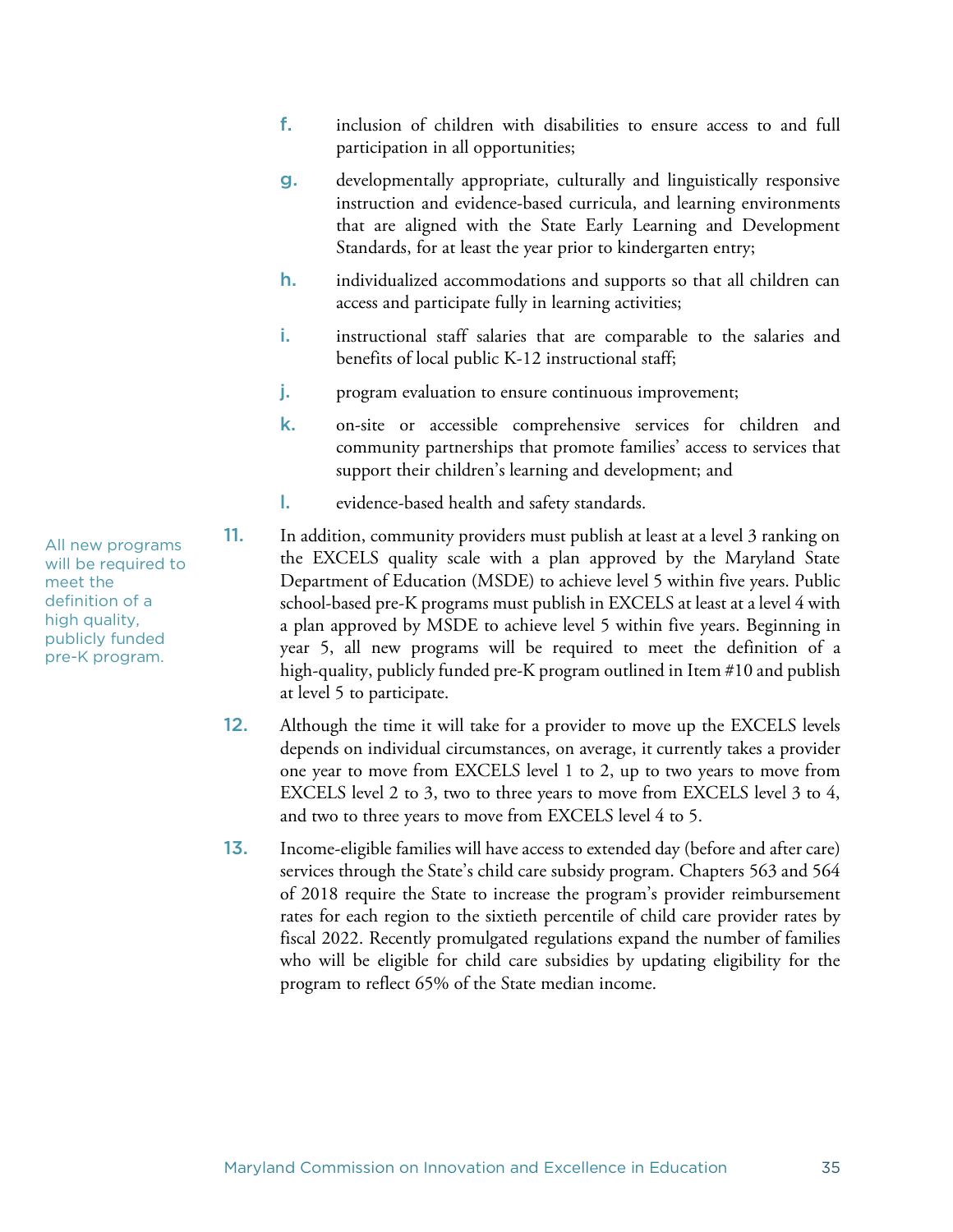#### *Implementation Decisions:*

- 1. Expansion of full-day pre-K will be focused on making full-day pre-K available for all four-year-olds from low-income families as half-day slots are being converted into full-day slots and new slots are coming on line. By year 4, all four-year-olds from low-income families will be offered high-quality, full-day pre-K. This will occur at the same time as full-day pre-K is expanded gradually for three-year-olds from low-income families.
- 2. Full-day pre-K for three-year-olds from low-income families will be phased in over the 10-year period by a minimum of 10% per year. Therefore, by year 10, all three-year-olds from low-income families will be offered full-day pre-K.
- 3. The State will require that a minimum percentage of full-day pre-K slots in each local education agency be provided in participating community-based settings. This minimum requirement will begin at 30% to reflect the current balance between public school-based and community-based settings. The minimum percentage will increase in 5% per year increments in years 1 through 4 and remain constant at 50% beginning in year 5. It may be met by serving three-year-olds from low-income families and/or four-year-olds. Local education agencies will be given flexibility through waiver provisions if the local education agency annually demonstrates to the State (i) that the agency already provides full-day pre-K to all four-year-olds who enroll in public pre-K or (ii) that not enough community-based providers exist in the jurisdiction to meet the minimum percentage, even after reasonable cross-jurisdiction or regional efforts. A local education agency may receive an annual waiver until the applicable requirement takes effect (*e.g.*, year 4 for full-day pre-K for four-year-olds, year 10 for full-day pre-K for three-year-olds from low-income families).
- 4. Priority in expansion of high-quality pre-K for four-year-olds and three-year-olds will be given to (a) students from families with the lowest incomes; (b) students with special education needs, regardless of income; and (c) students who are English learners, regardless of income. Public funding to support special education students and English learners will follow the student and go to the provider that is serving the student.
- 5. Local education agencies will enter into agreements with community-based providers to provide publicly funded pre-K programs to four-year-olds and three-year-olds, including the provision of services for students with special needs, in accordance with federal education laws. The agreements may also include a process for parents to register four-year-olds and three-year-olds for pre-K and to indicate a preference for the program setting, if any (*e.g.*, Denver allows a parent to rank his or her top three program choices).
- 6. Priority in expansion of high-quality pre-K programs through technical assistance, coaching, and workforce capacity building efforts (Element 1b) will be given to areas and regions where there are fewer providers and programs

Priority in expansion of high quality pre-K will be given to students from families with the lowest incomes, students with special education needs, and students who are English learners.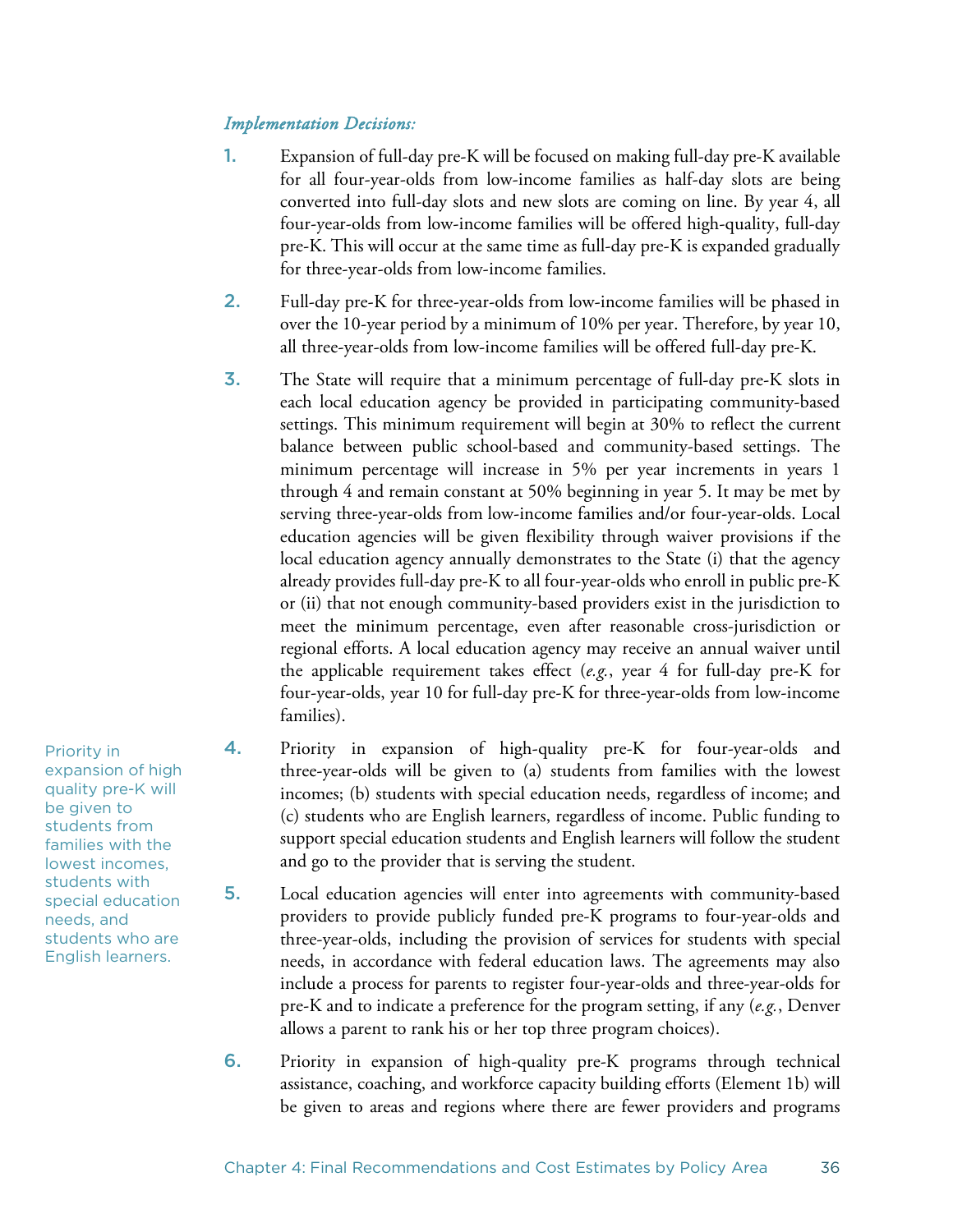available to serve the four-year-old and three-year-old populations in the area or region. The State and local education agencies must prioritize these areas as part of accountability requirements. The State and local education agencies will be encouraged to collaborate to explore and possibly replicate innovative ways that may currently exist to address child care deserts, including regional cross-jurisdiction programming and reciprocity with border states.

- 7. It is assumed that the target participation rate for the voluntary enrollment of four-year-olds in publicly funded pre-K will increase from 70% to 80% over the implementation period as more families take advantage of available publicly funded pre-K programs. However, it is assumed that the participation rate will not exceed 80% as some families will make other child care arrangements or keep children at home until kindergarten.
- 8. The implementation schedule will use 80% of families as the target for the voluntary enrollment of three-year-olds from low-income families in publicly funded pre-K, as some families will make other child care arrangements or keep children at home.
- 9. Publicly funded pre-K for four-year-olds will be available at no charge for families with incomes up to 300% FPL/\$75,000 based on a family of four. Beginning in year 5, public funding will be provided to assist with the costs of pre-K for families with incomes between 300-600% FPL/\$75,000-\$150,000 based on a family of four. Even with this public support, these families will still be expected to pay a portion of the cost to attend a pre-K program so that as a family's income increases, the amount of public support decreases (sliding scale). Families with incomes above 600% FPL/\$150,000 based on a family of four will pay the full cost. Income levels will be adjusted for family size. There will be administrative costs associated with implementing the sliding scale.
- 10. The State will prioritize public school construction funding requests for high-quality pre-K classrooms.
- 11. Local jurisdictions will be encouraged to partner with the State to develop innovative ways to meet physical space constraints during the phase-in period, such as utilizing available space at senior or community centers for early education programs, while meeting the standards of a high-quality pre-K program.
- 12. For K-12 students, all school systems are currently required to provide transportation to and from school for all public school students, including disabled students. State aid for K-12 students is currently distributed according to a formula that is adjusted for enrollment. It is assumed that pre-K students will be included in a transportation formula. The State, local education agencies, and community-based providers will partner to address transportation needs for pre-K students. As the State transitions to full-day pre-K that better aligns with parents' working schedules, there may be a reduced need for transportation. In addition, child care subsidy funds will be

Public funding will be provided to assist with the costs of pre-K for families with incomes between 300-600% FPL on a sliding scale so that as a family's income increases, the amount of public support decreases.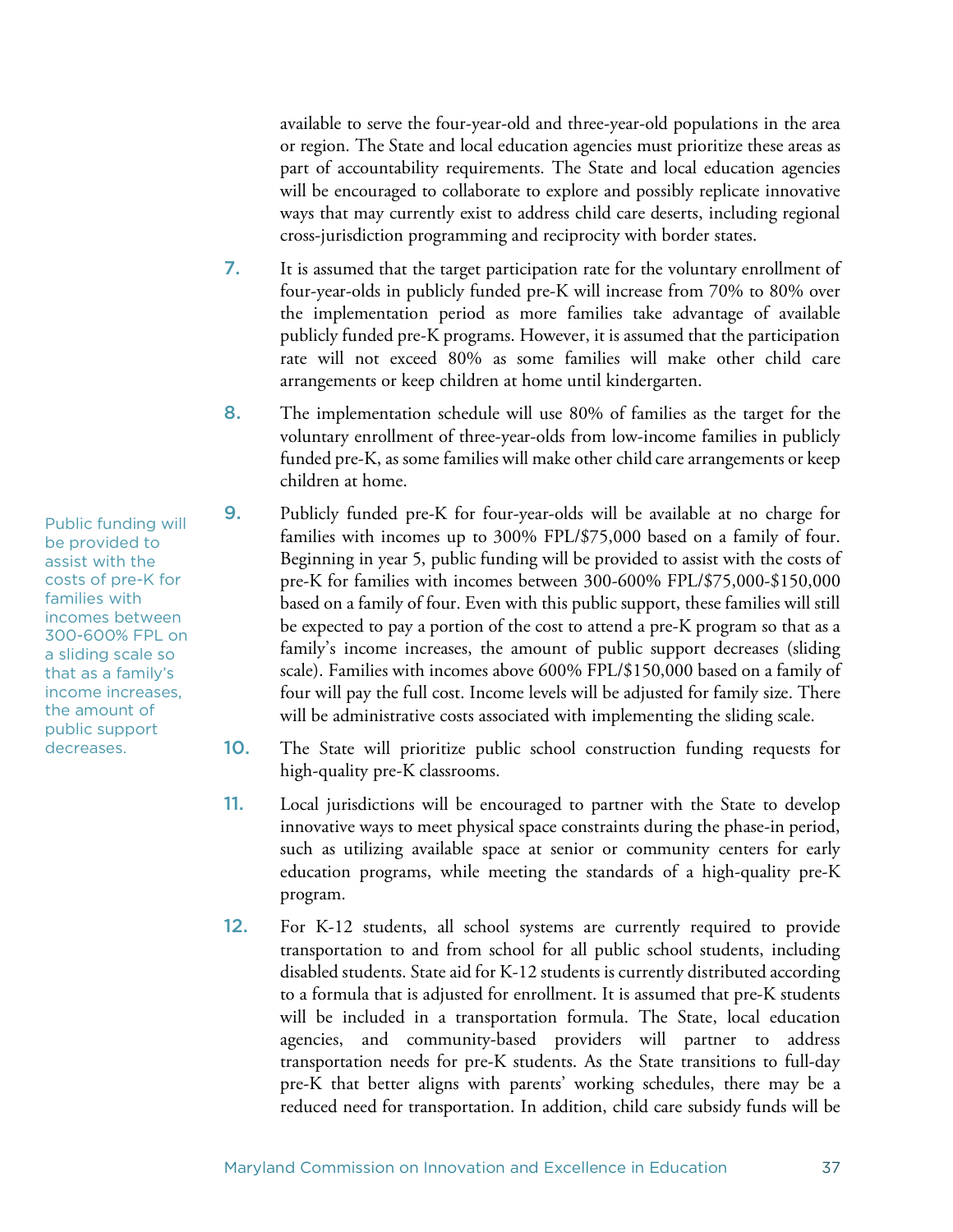available for eligible families to use for before and after care, which may include transportation services to and from a pre-K program.

## *Phase-in Timeline Decisions:*

- 1. EXCELS: To receive full-day public funding, all participating programs will be immediately required to meet the definition of a high-quality publicly funded pre-K program. In addition, a community provider must achieve at least a level 3 with a plan approved by MSDE to achieve level 5 within five years. Public school-based pre-K programs must achieve at least a level 4 with a plan approved by MSDE to achieve level 5 within five years. Beginning in year 5, all new programs will be required to meet the definition of a high-quality publicly funded pre-K program and publish at level 5 to participate. Note: Through the phase-in period, local education agencies must continue to at least meet the current requirement of providing a minimum half-day program for children from families with incomes at or below 185% FPL.
- 2. Minimum Percentage of Pre-K Slots in Community-based Settings: Starting in year 1, there will be a requirement that a percentage of pre-K slots (for four-year-olds and/or three-year-olds) be provided in community-based settings. This minimum requirement will begin at 30% to reflect the current balance between public school-based and community-based settings. The minimum percentage will increase in 5% per year increments in years 1 through 4 and remain constant at 50% beginning in year 5. A local education agency may be able to receive an annual waiver from this minimum requirement in specified circumstances.
- 3. Expansion of slots for four-year-olds and three-year-olds from low-income families (family income below 300% FPL/\$75,000 for a family of four) will be phased in over a 10-year period. One potential phase-in schedule is shown in Exhibit 4.1 below, however, jurisdictions may choose to begin implementing mixed-delivery, full-day programs for four-year-olds and three-year-olds that meet the requirements of publicly funded pre-K beginning in year 1. Pre-K will be available at no charge for four-year-olds and three-year-olds from low-income families. The following will be required in the year it takes effect:
	- a. In year 4, all four-year-olds from low-income families will have access to full-day pre-K.
	- b. In year 10, all four-year-olds from low-income families will continue to have access to full-day pre-K, and all three-year-olds from low-income families will have access to full-day pre-K.
- 4. Sliding Scale for Four-year-olds (family income between 300-600% FPL/\$75,000-\$150,000 for a family of four): Beginning in year 5, public funding will be provided to assist with the cost of pre-K for families with incomes between 300-600% FPL/\$75,000 and \$150,000 for a family of four.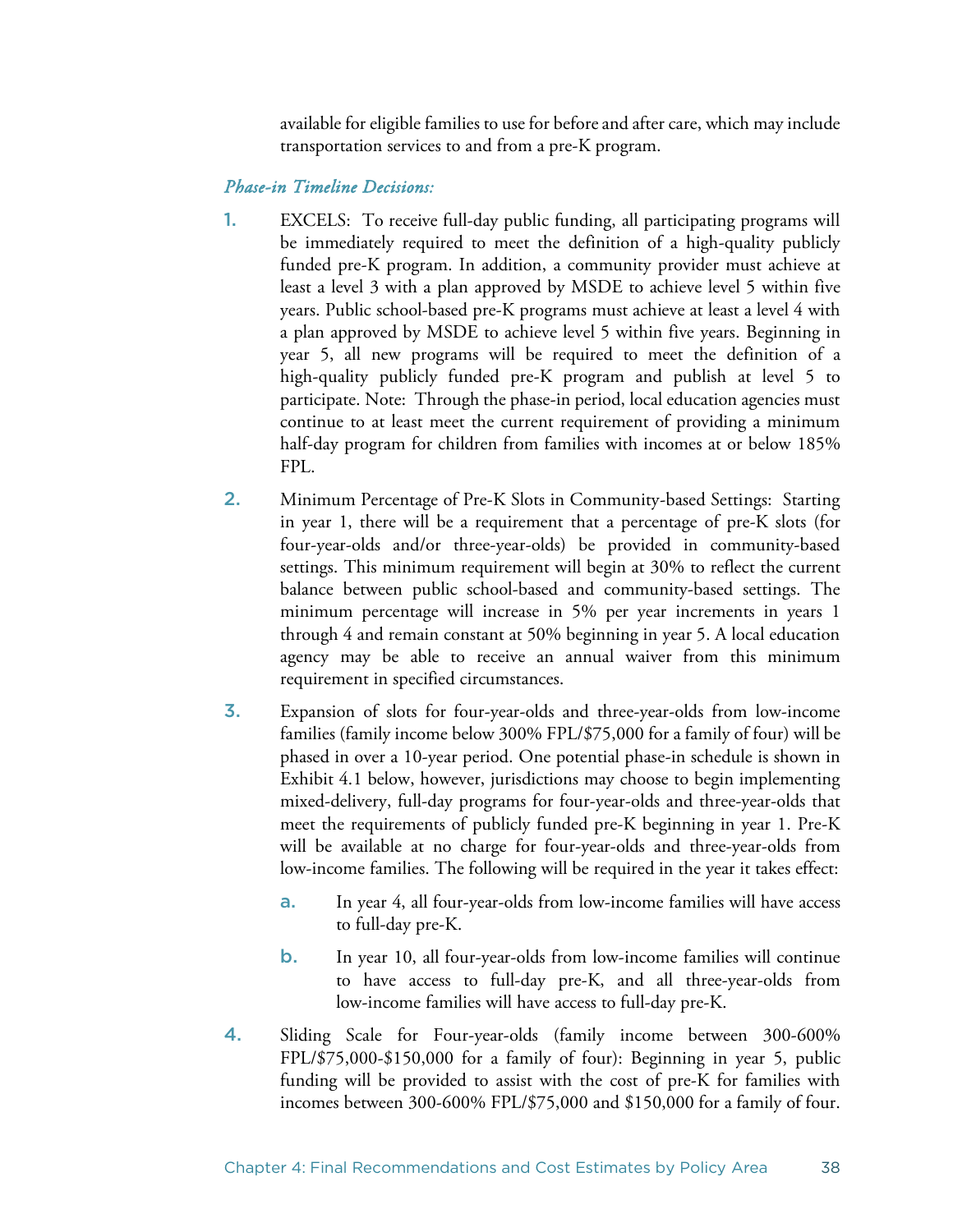Even with this public support, these families will still be expected to pay a portion of the cost to attend a pre-K program so that as a family's income increases, the amount of public support decreases (sliding scale). To avoid a cliff effect whereby a small increase in income results in a significant loss of public support, there will be approximately 15 steps, with a 6-7 percentage point difference between each step. Families with incomes above 600% FPL/\$150,000 for a family of four will pay the full cost for four-year-old pre-K.

5. Workforce Building for Early Childhood Education (ECE): As the number of slots and students increase, additional capacity building of the early childhood workforce system, including credentialing, recruitment, and retention of educators and staff, will be needed to meet increased workforce demand (Element 1b).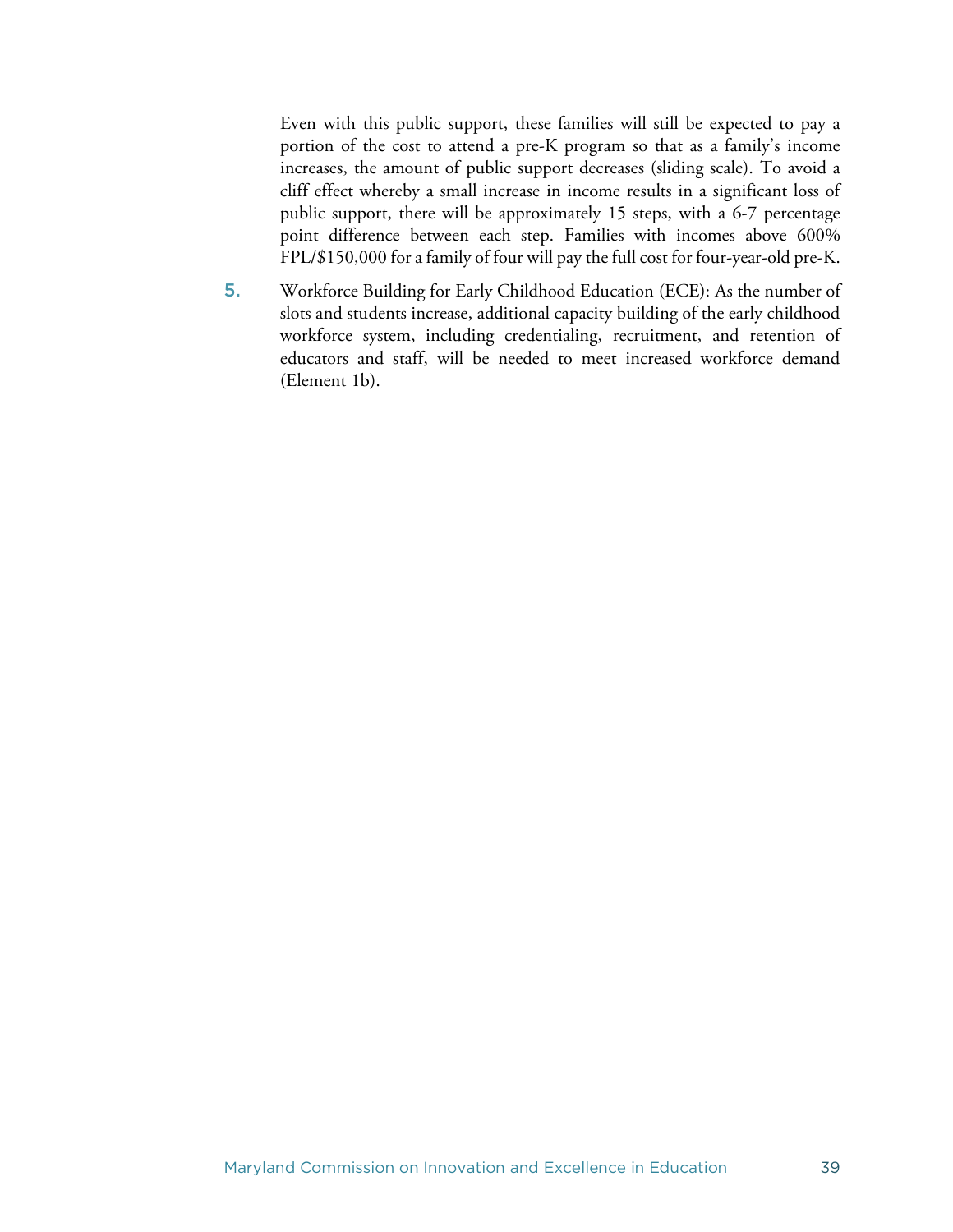|                                                 | <b>FY20</b>                                           | <b>FY21</b>                                           | 2 <br><b>FY22</b>                             | $\overline{\mathbf{3}}$<br><b>FY23</b>           | 4<br><b>FY24</b>                                     | 5<br><b>FY25</b>                                                                                                   | 6<br><b>FY26</b>                                                                                                   | 7<br><b>FY27</b>                                                                                                   | 8<br><b>FY28</b>                                                                                                   | 9<br><b>FY29</b>                                                                                                   | 10<br><b>FY30</b>                                                                                                     |
|-------------------------------------------------|-------------------------------------------------------|-------------------------------------------------------|-----------------------------------------------|--------------------------------------------------|------------------------------------------------------|--------------------------------------------------------------------------------------------------------------------|--------------------------------------------------------------------------------------------------------------------|--------------------------------------------------------------------------------------------------------------------|--------------------------------------------------------------------------------------------------------------------|--------------------------------------------------------------------------------------------------------------------|-----------------------------------------------------------------------------------------------------------------------|
| 4-year-olds                                     | All below<br>185% FPL<br>offered $\frac{1}{2}$<br>day | $25\%$ of<br>half-day slots<br>convert to<br>full day | 50% half-day<br>slots convert<br>to full day  | 75% half-day<br>slots convert<br>to full day     | All below<br>300% FPL<br>offered full<br>day         | All below<br>300% FPL<br>offered full<br>day. Sliding<br>scale for<br>families<br>between<br>300% and<br>600% FPL. | All below<br>300% FPL<br>offered full<br>day. Sliding<br>scale for<br>families<br>between<br>300% and<br>600% FPL. | All below<br>300% FPL<br>offered full<br>day. Sliding<br>scale for<br>families<br>between<br>300% and<br>600% FPL. | All below<br>300% FPL<br>offered full<br>day. Sliding<br>scale for<br>families<br>between<br>300% and<br>600% FPL. | All below<br>300% FPL<br>offered full<br>day. Sliding<br>scale for<br>families<br>between<br>300% and<br>600% FPL. | All below<br>300% FPL<br>offered full<br>day. Sliding<br>scale for<br>families<br>between 300%<br>and $600\%$<br>FPL. |
| 3-year-olds                                     | None<br>required                                      | 10% below<br>300% FPL<br>offered full<br>day          | 20% below<br>300% FPL<br>offered full<br>day  | 30% below<br>300% FPL<br>offered full<br>day     | $40\%$ below<br>300% FPL<br>offered full<br>day      | 50% below<br>300% FPL<br>offered full<br>day                                                                       | 60% below<br>300% FPL<br>offered full<br>day                                                                       | 70% below<br>300% FPL<br>offered full<br>day                                                                       | 80% below<br>300% FPL<br>offered full<br>day                                                                       | 90% below<br>300% FPL<br>offered full<br>day                                                                       | All below<br>300% FPL<br>offered full<br>day                                                                          |
| Community-<br>based<br>$(3-$ or<br>4-year-olds) | None<br>required                                      | Min 30% in<br>community-<br>based<br>settings         | Min 35% in<br>community-<br>based<br>settings | Min $40\%$ in<br>community-<br>based<br>settings | Min 45% in<br>community-<br><b>based</b><br>settings | Min 50% in<br>community-<br>based<br>settings                                                                      | Min 50% in<br>community-<br>based<br>settings                                                                      | Min 50% in<br>community-<br>based<br>settings                                                                      | Min 50% in<br>community-<br>based<br>settings                                                                      | Min 50% in<br>community-<br>based<br>settings                                                                      | Min 50% in<br>community-b<br>ased settings                                                                            |

# Exhibit 4.1 Potential Publicly Funded Prekindergarten Phase-in Schedule

Note: This exhibit represents a potential phase-in for costing out purposes. The items bolded in blue are the only requirements that will be recommended to be codified in law. A local education agency could choose to phase in these requirements on a more aggressive timeframe. Student participation in publicly funded prekindergarten is voluntary.

| <b>Percent of Federal</b><br><b>Poverty Level</b> | <b>Approximate Income</b><br><b>Level for Family of Four</b> | <b>Number of</b><br>Four-year-olds<br>(Year 5) |
|---------------------------------------------------|--------------------------------------------------------------|------------------------------------------------|
| $0 - 200\%$                                       | $$0 - $49,999$                                               | 24,663                                         |
| $201\% - 300\%$                                   | $$50,000 - $74,999$                                          | 12,733                                         |
| 301% - 400%                                       | $$75,000 - $99,999$                                          | 9,988                                          |
| 401% - 500%                                       | $$100,000 - $124,999$                                        | 7,836                                          |
| 501% - 599%                                       | $$125,000 - $149,999$                                        | 5,470                                          |
| 600% and above                                    | \$150,000 and above                                          | 13,491                                         |

Source: 2018 Federal Poverty Level Guidelines, U.S. Department of Health and Human Services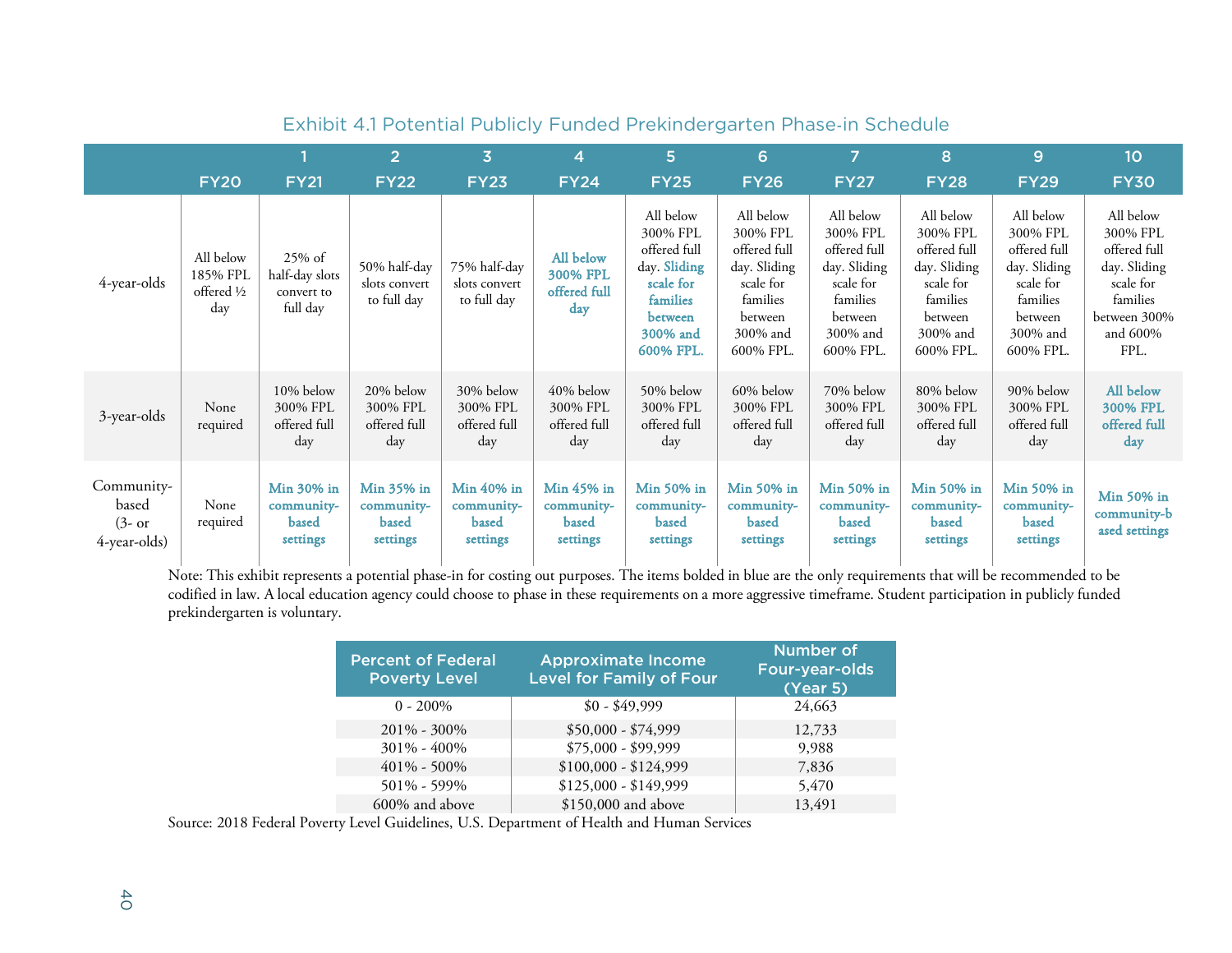

# Exhibit 4.2: Level of ECE Public Funding for Increments of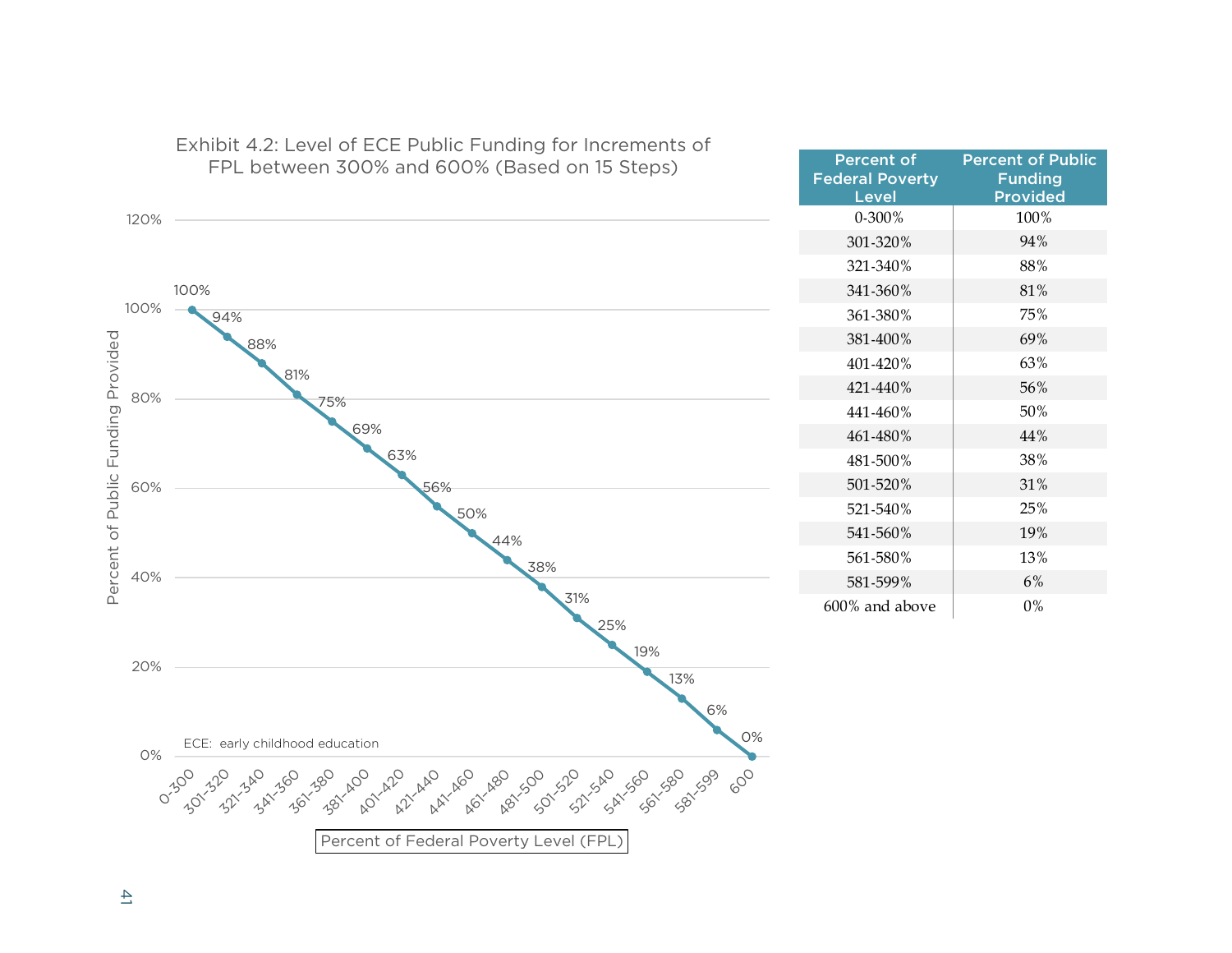Element 1b: Capacity building for new and current programs (tuition assistance for prospective staff, training, support of peer networks, integration with career ladder)

#### *Design Assumptions:*

- 1. The State will encourage pre-K programs to invest in helping teachers to become certified in early childhood education (ECE).
- 2. The State will offer increased coaching and technical assistance through EXCELS and Child Care Resource Centers to support the efforts of community providers in improving the quality of their programs. The State will prioritize supporting providers in high-need communities in meeting the definition of a high-quality publicly funded pre-K program and publishing at EXCELS level 5.
- 3. The State will support ECE staff and teachers in attaining CDA credentials, associate's degrees, and bachelor's degrees to serve as teachers or aides and assistant teachers in publicly funded pre-K programs. This support will include tuition assistance and financial support to help cover tuition, course and exam fees, and coaching by mentor teachers.
- 4. Public pre-K teachers will be part of the Maryland K-12 teacher career ladder. Master public pre-K teachers will be a level on the career ladder. In order to become a master teacher on the career ladder, the teacher must earn National Board Certification.
- 5. A local education agency and a provider may both choose to enter into a Memorandum of Understanding to enable pre-K teachers in community-based settings to participate in the public pre-K teacher career ladder as employees of the local education agency. Such agreements currently exist under the State Pre-K Expansion Grant Program.

#### *Implementation Decisions:*

- 1. The State will implement initiatives developed under MSDE's Master Plan on Professional Development for Teachers and Providers of Early Childhood Education, such as aligning high school early childhood Career and Technical Education (CTE) program standards with CDA credential requirements and community college ECE programs; expanding online professional development courses with job-embedded coaching; requiring coursework and clinical work in ECE programs to include training in diverse child care environments and working with children with special needs; creating pathways that accept prior learning experience; creating an ECE bachelor's degree program and dual-certification programs; and creating a public awareness campaign for recruiting ECE teaching staff and promoting quality child care.
- 2. The State will set targets so that the percentage of teachers certified in ECE and staff with CDA credentials increases and keeps pace with the 10-year implementation period. At full implementation of pre-K for three-year-olds

Public pre-K teachers will be part of the Maryland K-12 teacher career ladder.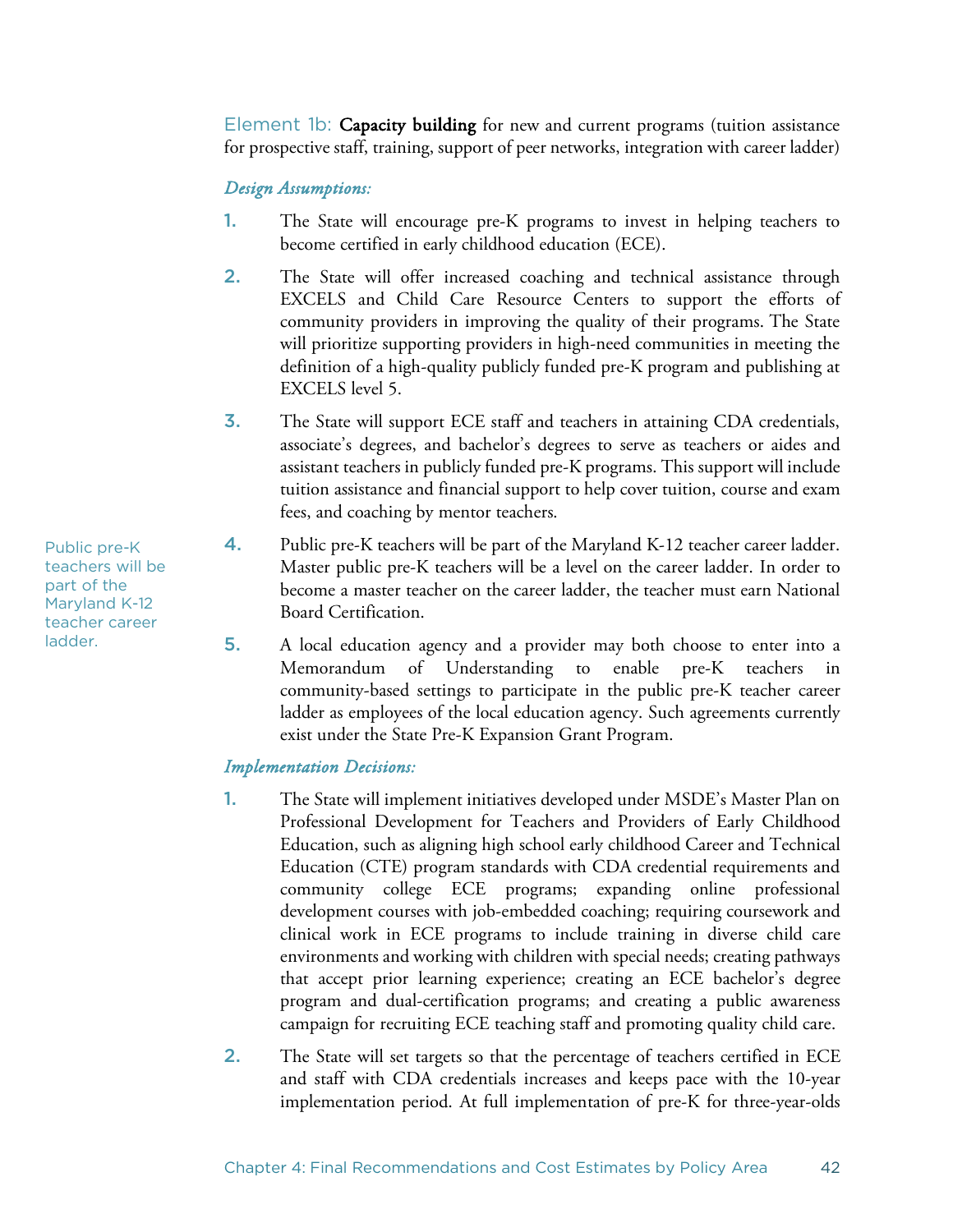from low-income families and four-year-olds, the State will need 8,800 pre-K teachers and assistants (4,400 each).

- 3. The State will expand and increase the amount of training vouchers and credentialing bonuses to encourage providers to continue professional development. The amounts of the vouchers and bonuses will be tiered with the credentialing levels to incentivize movement towards higher quality.
- 4. The State will provide financial assistance for students who complete the high school early childhood CTE program to take the CDA assessment so the student can work as an aide or assistant teacher. To promote a more diverse workforce, the State will also expand access to early childhood programs, focusing on jurisdictions where the greatest disparities exist between student demographics and ECE staff.
- 5. The State will increase MSDE's capacity to provide technical assistance and professional development to participating and prospective pre-K programs through EXCELS quality assurance specialists, regional offices, and on-site monitoring and licensing staff to keep pace with the increase in participating providers. It is assumed that this additional support will expedite the abilities of providers to move from level 3 to level 5 in EXCELS.
- 6. The State also will expand the coaching infrastructure model developed by the Child Care Resource Center Network to provide training and mentoring for community providers to meet EXCELS requirements.
- 7. The State will identify ECE teachers as a workforce shortage area to enable tuition assistance through the Workforce Shortage Student Assistance Grant Program.
- 8. The State will create a full tuition scholarship program for students who become lead pre-K teachers and commit to work in high-needs schools for a certain number of years.
- 9. The State will significantly increase funding for the Child Care Center and Professional Development Fund to support ECE staff who are already working in child care programs in obtaining CDA credentials, associate's degrees, and bachelor's degrees.
- 10. The State will focus outreach and recruitment efforts so that the ECE teachers and staff mirror the diversity of the community.
- 11. The State will require that all pre-K teachers have training on cultural competency and restorative practices through teacher preparation programs or professional development programs.

To promote a more diverse workforce, the State will also expand access to early childhood programs, focusing on **jurisdictions** where the greatest disparities exist between student demographics and ECE staff.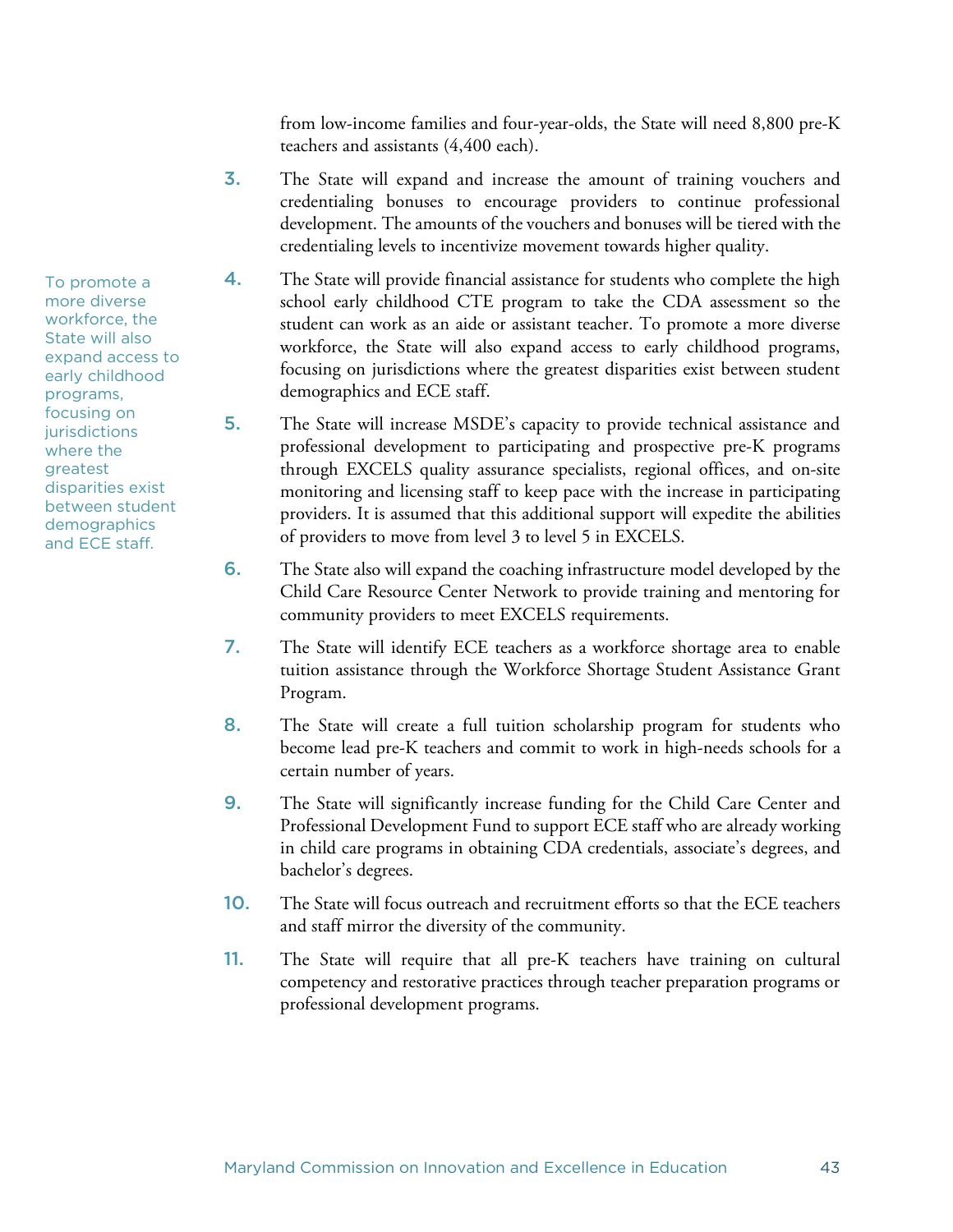# Element 1c: Implementation of a school readiness assessment for *all* students entering kindergarten.

## *Design Assumptions:*

- 1. A racially and culturally unbiased assessment that will be used for diagnostic purposes, curriculum development, and early detection of learning challenges will be given to all kindergarteners as a census.
- 2. To minimize the amount of duplicative testing for our youngest learners, the State's goal should be for the Kindergarten Readiness Assessment (KRA) or any successor assessment to serve as the sole diagnostic assessment for kindergarten readiness.
- 3. The State will continue to provide every kindergarten teacher with training or a refresher course on administering the KRA or its successor assessment each year.
- 4. The State will continue to provide professional development funds for jurisdictions that administer the KRA or its successor assessment as a census assessment.
- 5. The assessment tool will provide information for kindergarten teachers to use for lesson planning and identifying students who may need additional assistance.
- 6. The assessment tool will not be cumbersome for teachers to administer and teachers will be given time to administer the assessment within the school day.
- 7. A protocol will be put in place to enable teachers to use and act on the information produced by the assessment tool, such as referring students for case management or in-class or out-of-class supports.

#### *Implementation Decisions:*

- 1. Since a portion of the KRA requires the teacher to observe how the student interacts with other students in a classroom, the full KRA cannot be administered before students enter kindergarten. Therefore, local education agencies will have flexibility to administer a portion of the KRA or its successor assessment before students enter kindergarten and during the first two months of the school year.
- 2. The State will require the KRA or its successor assessment to be administered to every kindergarten student as a census and not as a random sample to ensure equity and accountability.
- 3. The State will extend the administration window from October 10 to October 30 to reduce the operational impact of conducting the KRA or its successor assessment as a census assessment.

The assessment tool will not be cumbersome for teachers to administer and teachers will be given time to administer the assessment within the school day.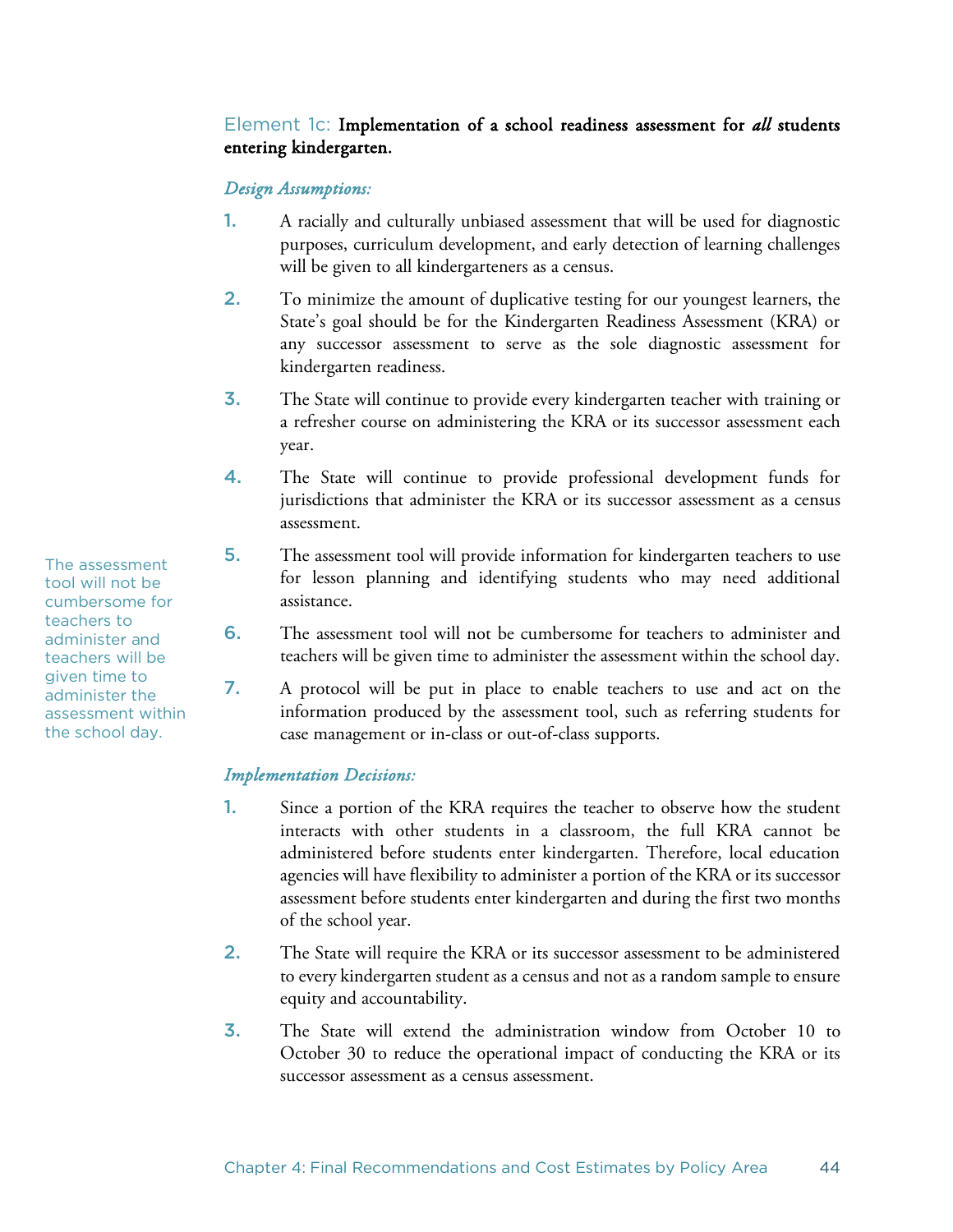- 4. A survey of kindergarten teachers who administered Version 2.0 of the KRA will be conducted after it is fully implemented in fall 2018 to get feedback on the usefulness and usability of the new version of the KRA.
- 5. The survey will include questions such as (i) the usefulness of the KRA data to inform kindergarten instruction; (ii) whether the KRA data enhances a teacher's ability to identify challenges that a student may be experiencing, especially those indicating that a child may need special education services; and (iii) whether the teacher administers a separate, locally mandated kindergarten diagnostic assessment and, if so, whether the KRA is duplicative of that assessment.
- 6. The State (entity to be determined) will review the results of the survey and review Version 2.0 for usefulness and usability and, in consultation with MSDE, make any recommendations for changes, if needed.
- 7. The data collection system of the KRA or its successor assessment will include a standardized process for reporting a kindergartener's prior care setting.
- 8. The KRA or its successor assessment will be implemented as a census statewide by school year 2020-2021.

Element 1d: Expand Judy Centers, Family Support Centers, and the Maryland Infants and Toddlers Program to provide and coordinate access to education and support services for at-risk children ages 0-5 and their families.

#### *Design Assumptions:*

- 1. The State will expand the number of Judy Centers over time, with the goal of matching the number of Title I elementary schools.
- 2. The State will expand the number of Family Support Centers over time, with the goal of ensuring that every underserved neighborhood has a Family Support Center or similar set of programs and services.
- 3. The State will increase funding for the Maryland Infant and Toddlers Program that provides support to families with children with developmental delays and special needs.

## *Implementation Decisions:*

- 1.
- a. The expansion of Judy Centers will be phased in over 10 years, with a priority in opening new Judy Centers in the neediest communities. MSDE will be required to consider geographic diversity when selecting a Title I school within which to locate a new Judy Center. MSDE will be required to coordinate placement of new Judy Centers in order to serve multiple, closely located Title I schools in a high-needs area or region.

The expansion of Judy Centers and Family Support Centers will be phased in over 10 years, with a priority in opening new centers in the neediest communities.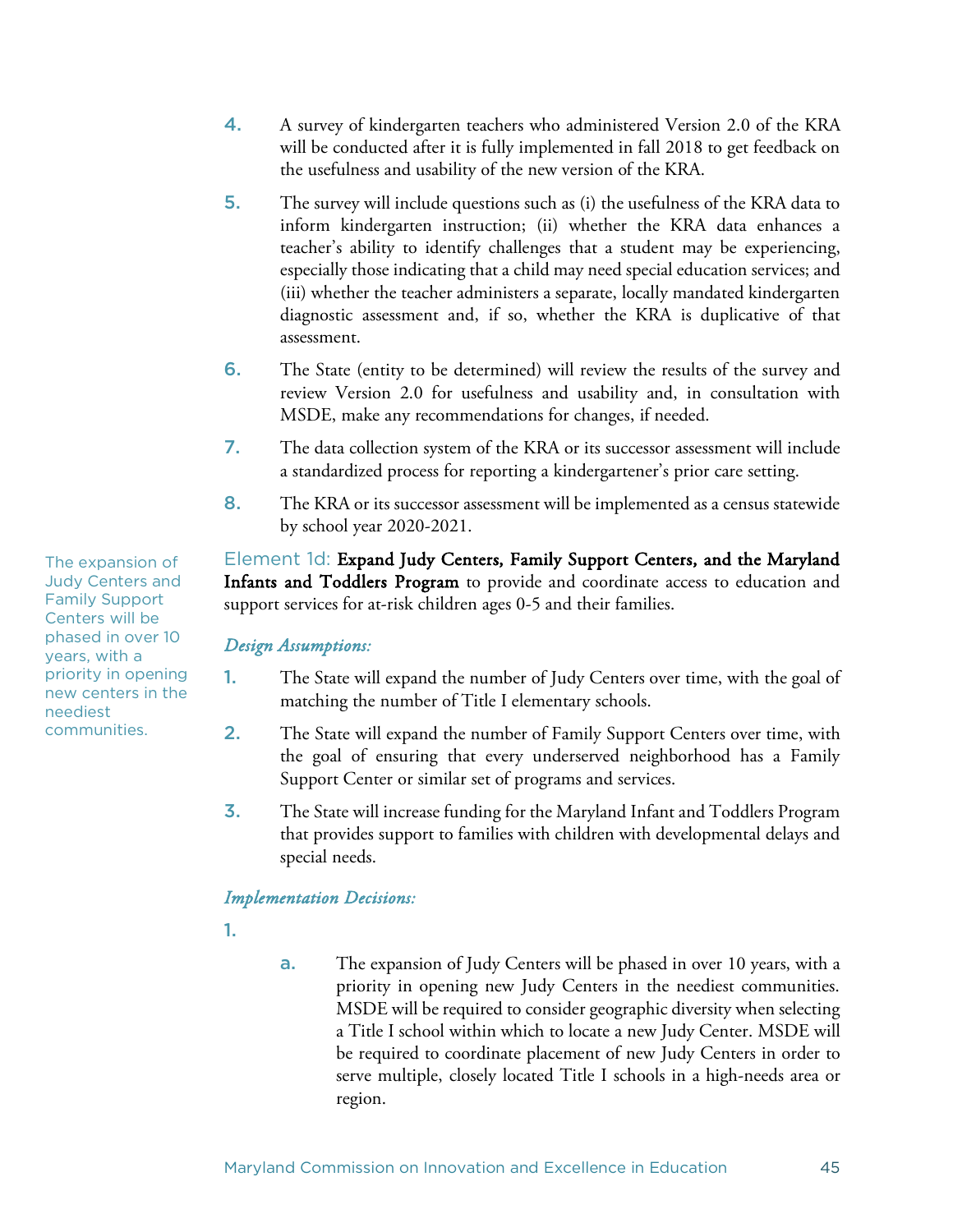- b. There are currently 54 centers, with 1 or more located in each jurisdiction, and 323 Title I elementary schools. The State will significantly reduce this gap and increase the number of centers over time so that 45 new Judy Centers open in the first 5 years and 90 open in the next 5 years. By year 10, there will be 135 new Judy Centers.
- 2.
- a. The expansion of Family Support Centers will be phased in over 10 years, with a priority in opening new Family Support Centers in the neediest communities. MSDE will be required to consider geographic diversity and the location of existing and future Judy Centers and Family Support Centers when selecting regions within which to locate a new Family Support Center. MSDE will be required to coordinate placement of new Family Support Centers in order to serve multiple, closely located counties or areas in need of a Family Support Center. There are currently nine counties (Calvert, Charles, Garrett, Harford, Howard, St. Mary's, Somerset, Wicomico, and Worcester) where there are no Family Support Centers.
- **b.** There are currently 25 Family Support Centers. The State's goal should be to open 3 new centers each year so that by year 10, there will be 30 new Family Support Centers.
- 3. The State will increase funding for the Maryland Infants and Toddlers Program to support the increase in the number of children eligible for these services.

## Developing Total Cost Estimates for Elements in Policy Area 1

Policy Area 1 includes several elements that carry a cost, most significantly related to the expansion of prekindergarten. The assumptions used to estimate the additional costs associated with implementing each of the elements are summarized below. Elements not included below either do not have additional costs associated with them or their costs are accounted for in other Commission recommendations. Additional detail for each cost element is provided in Appendix 6.

*Element 1a. Expanding full-day pre-K for four-year-olds and three-year-olds:* Cost estimates, detailed in Exhibits 4.3a-b below, are based on cost of quality figures that represent a per pupil amount of funding to be phased in over years 1 through 5 to account for higher costs as providers progress from level 3 to level 5 on the EXCELS quality rating system. The cost estimates also take into account projected capacity and enrollment, the conversion of half-day slots into full-day slots, increased participation over time as families become aware of and take advantage of publicly funded pre-K programs, and new providers entering the early childhood market and meeting the eligibility requirements to participate in publicly funded pre-K.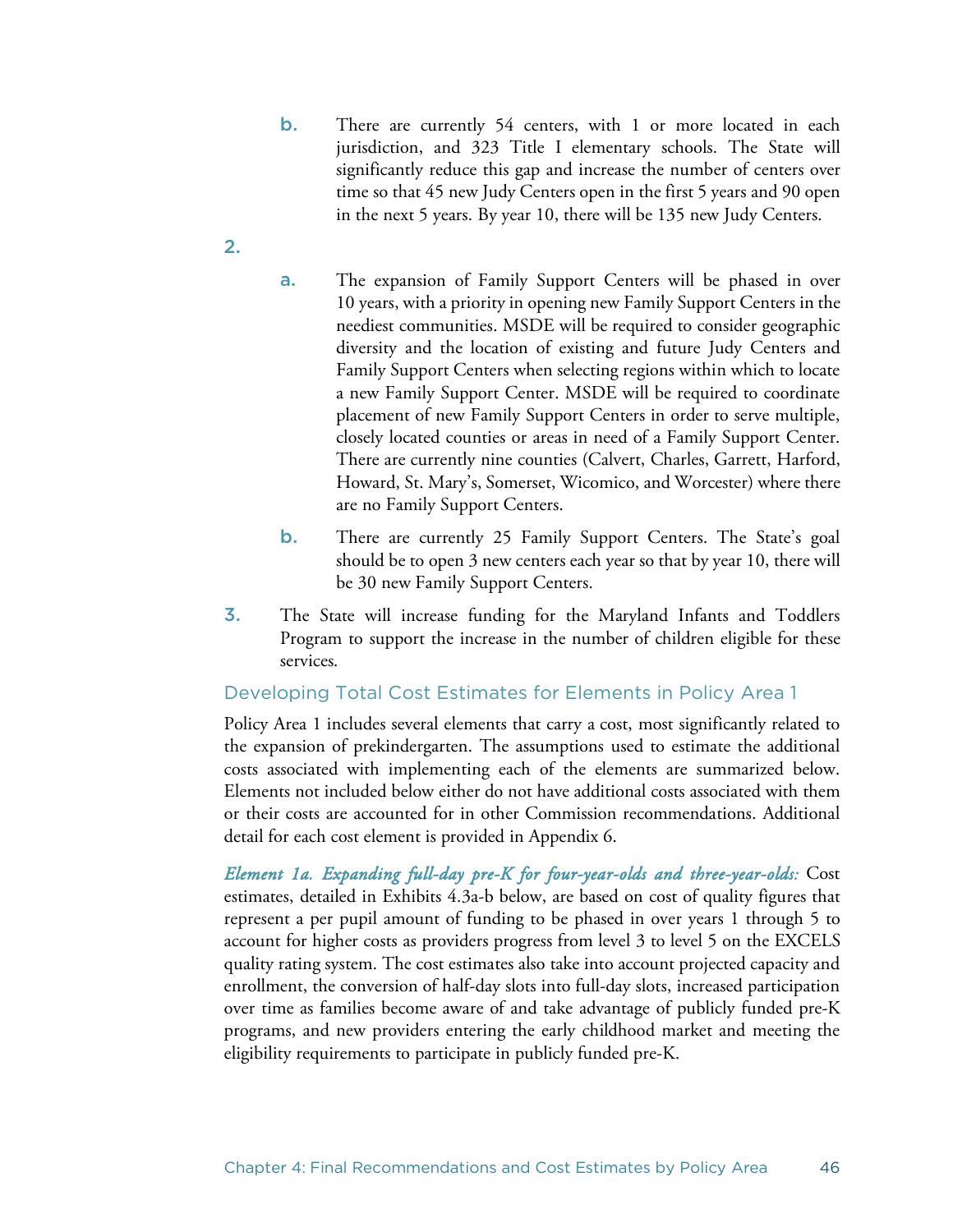*Four-year-olds:* Total expenditures to serve four-year-olds at or below 300% FPL are \$129.7 million in year 1, \$335.2 million in year 5, and \$392.2 million in year 10. The cost estimates reflect the conversion of all half-day slots to full-day slots by year 4 and assume a participation rate of 70% in years 4 and 5, 75% in years 6 and 7, and 80% in year 8 and subsequent years.

*Three-year-olds:* Total expenditures to serve three-year olds at or below 300% FPL are \$25.2 million in year 1 and \$199.2 million in year 10. The cost estimates assume a phase-in over the implementation period by 10% annual increments and an 80% participation rate. However, they also reflect the lack of slots in years 5 through 7; thus, no costs are estimated for those years.

*Sliding scale for four-year-olds:* Total expenditures to serve four-year-olds from families with incomes between 300-600% of FPL are \$55.9 million in year 5 (the first year of the requirement) and \$137.3 million in year 10. The cost estimates take into account the limited capacity in years 5, 6, and 7; thus, expenditures only reflect funding the projected slots available in those years. Even with this public support, families will still be expected to pay a portion of the cost to attend a pre-K program so that as a family's income increases, the amount of public support decreases (sliding scale).

*Support costs:* In addition, there will be development and maintenance costs for MSDE or local school systems to collect tuition from families participating in the sliding scale system and to distribute public funds to community-based pre-K providers. Due to the number of providers and the complexity of the sliding scale payment structure, these costs may be significant; however, more accurate costs cannot be reliably estimated at this time. To the extent that pre-K enrollment increases, MSDE will need to hire additional early childhood education staff to monitor and assist program providers. Moreover, more MSDE staff will be required to evaluate and monitor pre-K programs as providers increase the quality of their programing.

| 2019-2020 Cost of Quality<br>Inflated (Cost Per Child): | <b>EXCELS</b><br>Level 3:<br>\$8,446 | <b>EXCELS</b><br>Level $4:$<br>\$11,476 | <b>EXCELS</b><br>Level 5:<br>\$12,804 |          |          |
|---------------------------------------------------------|--------------------------------------|-----------------------------------------|---------------------------------------|----------|----------|
| Phase-in Cost Of Quality Per                            | Year 1:                              | Year 2:                                 | Year 3:                               | Year 4:  | Year 5:  |
| Child:                                                  | \$8,446                              | \$9,576                                 | \$10,747                              | \$11,776 | \$12,804 |

#### Exhibit 4.3a: Prekindergarten Expansion

 $\mathbf{1}$  and  $\mathbf{1}$  and  $\mathbf{1}$  and  $\mathbf{1}$  and  $\mathbf{1}$  and  $\mathbf{1}$  and  $\mathbf{1}$ 

*Element 1b. Capacity building initiatives for new and current programs:* MSDE currently administers several programs to encourage child care and pre-K providers to improve the quality of their programs by pursuing accreditation, licensing, and other credentialing and technical assistance opportunities. For community-based settings, these programs are intended for providers to achieve EXCELS level 5 at a pace that matches pre-K expansion as outlined in Element 1a. It is assumed that there will be a 10% increase in funding per year over 10 years. Therefore, new expenditures increase by \$755,000 in year 1, \$4.6 million in year 5, and \$12.0 million in year 10.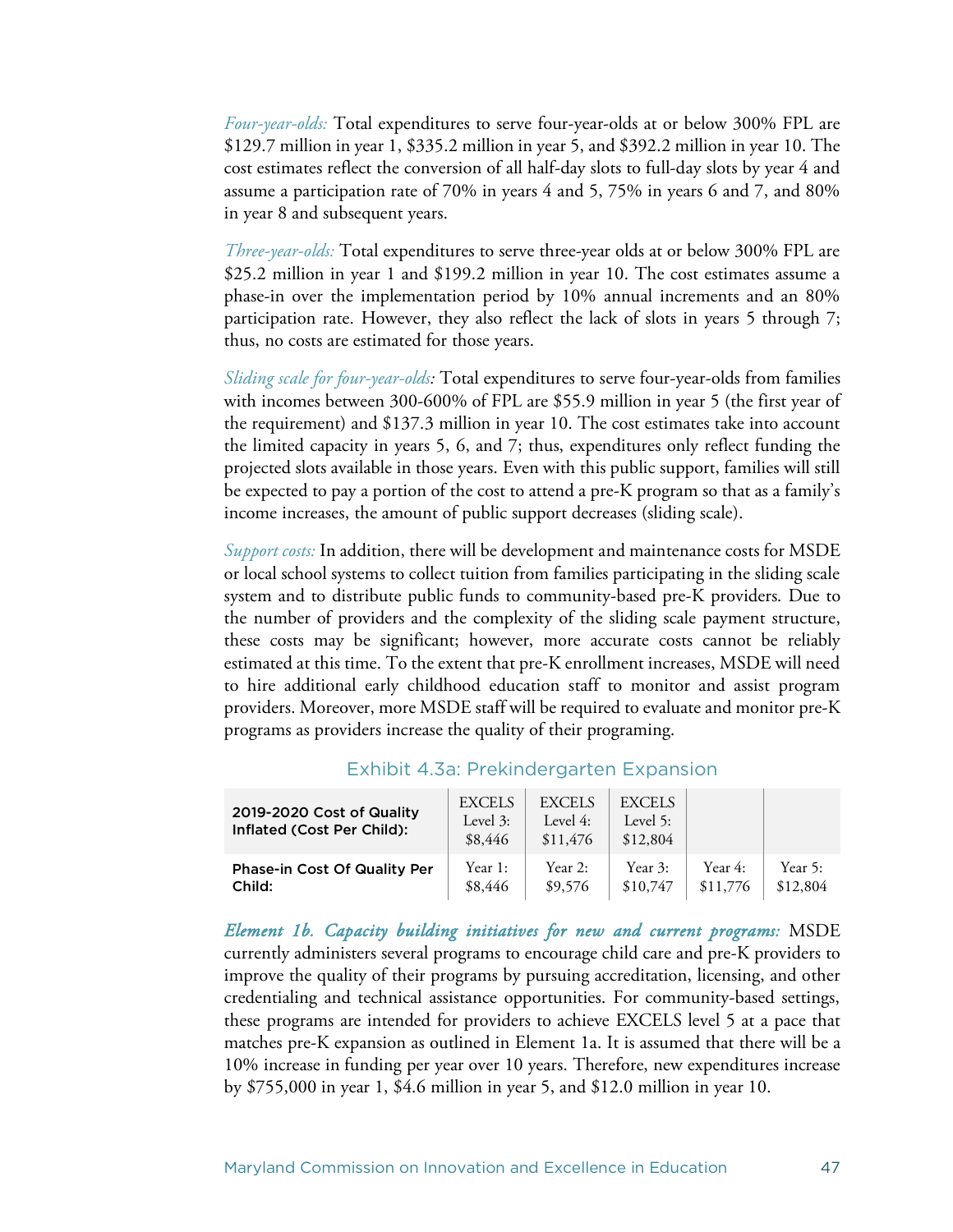| Exhibit 4.3b: Element la Prekindergarten Expansion                                                 |                                                                               |                  |         |                            |                            |                  |                  |                  |         |         |                   |
|----------------------------------------------------------------------------------------------------|-------------------------------------------------------------------------------|------------------|---------|----------------------------|----------------------------|------------------|------------------|------------------|---------|---------|-------------------|
| (in \$ millions)                                                                                   |                                                                               |                  |         |                            |                            |                  |                  |                  |         |         |                   |
|                                                                                                    |                                                                               |                  |         | Capacity                   |                            |                  |                  |                  |         |         |                   |
|                                                                                                    | 2017-<br>2018 SY                                                              | Year 1<br>(FY21) | (FY 22) | (FY 23)                    | (FY24)                     | Year 5<br>(FY25) | (FY26)           | (FY27)           | (FY28)  | (FY29)  | Year 10<br>(FY30) |
| Total Slots (in Public School and<br>Community-based Settings)                                     | 38,254                                                                        | 36,393           | 34,530  | 32,668                     | 32,345                     | 33,963           | 38,789           | 41,992           | 48,485  | 55,301  | 65,322            |
| LEA Half Day Slots                                                                                 | 14,899                                                                        | 11,175           | 7,450   | 3,725                      | $\boldsymbol{0}$           |                  |                  |                  |         |         |                   |
| <b>LEA Full Day Slots</b>                                                                          | 11,633                                                                        | 11,633           | 11,633  | 11,633                     | 11,633                     | 11,633           | 11,633           | 11,633           | 11,633  | 11,633  | 11,633            |
| Centers                                                                                            | 11,722                                                                        | 11,722           | 11,722  | 11,722                     | 11,722                     | 11,722           | 14,701           | 15,905           | 20,089  | 24,272  | 28,455            |
| Converted Half Day to Full Day Slots                                                               |                                                                               | 1,863            | 3,725   | 5,588                      | 7,450                      | 7,450            | 7,450            | 7,450            | 7,450   | 7,450   | 7,450             |
| Accredited (Not EXCELS)                                                                            |                                                                               |                  |         |                            |                            |                  |                  |                  |         |         | 2,863             |
|                                                                                                    | Cost Estimates to Serve 4-year-olds at or below 300% of Federal Poverty Level |                  |         |                            |                            |                  |                  |                  |         |         |                   |
|                                                                                                    |                                                                               |                  |         | <b>Participation Rate:</b> | 70%                        | 70%              | 75%              | 75%              | 80%     | 80%     | 80%               |
| Students Served with New Public Funding<br>(Participation Rate)                                    | 27,588                                                                        | 15,358           | 19,083  | 22,808                     | 26,029                     | 26,178           | 28,226           | 28,351           | 30,369  | 30,499  | 30,630            |
| Student Population at 300% FPL                                                                     | 38,130                                                                        | 37,075           | 37,014  | 37,044                     | 37,184                     | 37,397           | 37,635           | 37,801           | 37,961  | 38,124  | 38,288            |
| Total 4-year-old Student Population                                                                | 75,314                                                                        | 73,434           | 73,330  | 73,402                     | 73,724                     | 74,182           | 74,674           | 75,020           | 75,366  | 75,717  | 76,072            |
| Total Cost to State and Locals                                                                     | \$143.6                                                                       | \$129.7          | \$182.7 | \$245.1                    | \$306.5                    | \$335.2          | \$361.4          | \$363.0          | \$388.8 | \$390.5 | \$392.2           |
| Cost Estimates to Serve 4-year-olds between 300% and 600% of Federal Poverty Level (Sliding Scale) |                                                                               |                  |         |                            |                            |                  |                  |                  |         |         |                   |
|                                                                                                    |                                                                               |                  |         |                            | <b>Participation Rate:</b> | 70%              | 70%              | 75%              | 75%     | 80%     | 80%               |
| Total Slots (in Public and Community Settings)                                                     |                                                                               |                  |         |                            |                            | 7,785            | 10,563           | 13,641           | 18,116  | 24,802  | 34,691            |
| Students Served with New Public Funding<br>(Participation Rate)                                    |                                                                               |                  |         |                            |                            | 16,307           | 16,419           | 17,675           | 17,762  | 19,038  | 19,134            |
| Student Population between 300-600% FPL                                                            |                                                                               |                  |         |                            |                            | 23,294           | 23,454           | 23,566           | 23,682  | 23,798  | 23,916            |
| Total Cost to State and Locals                                                                     |                                                                               |                  |         |                            |                            | \$55.9           | \$75.8           | \$97.9           | \$127.4 | \$136.6 | \$137.3           |
|                                                                                                    | Cost Estimates to Serve 3-year-olds at or below 300% of Federal Poverty Level |                  |         |                            |                            |                  |                  |                  |         |         |                   |
|                                                                                                    | <b>Participation Rate:</b>                                                    | 80%              | 80%     | 80%                        | 80%                        |                  |                  |                  | 80%     | 80%     | 80%               |
| Total Slots (in Public and Community Settings)                                                     |                                                                               | 21,035           | 15,447  | 9,860                      | 6,316                      | $\boldsymbol{0}$ | $\boldsymbol{0}$ | $\boldsymbol{0}$ | 354     | 5,764   | 15,557            |
| Minimum Slots Required to be Offered<br>$\mathbf{0}$                                               |                                                                               | 10%              | 20%     | 30%                        | 40%                        | 50%              | 60%              | 70%              | 80%     | 90%     | 100%              |
| Full-day Slots Offered to Meet Minimum<br>$\boldsymbol{0}$                                         |                                                                               | 3,726            | 7,442   | 11,172                     | 14,958                     | 18,812           | 22,715           | 26,612           | 30,539  | 34,498  | 38,492            |
| Students Served with New Public Funding<br>currently<br>3574<br>(Participation Rate)               |                                                                               | 2,981            | 5,953   | 8,938                      | 11,966                     | 15,049           | 18,172           | 21,290           | 24,431  | 27,598  | 30,794            |
| Student Population at 300% FPL                                                                     | 38,266                                                                        | 37,258           | 37,208  | 37,241                     | 37,394                     | 37,623           | 37,858           | 38,018           | 38,173  | 38,331  | 38,492            |
| Total 3-year-old Student Population                                                                | 74,691                                                                        | 74,604           | 74,681  | 75,026                     | 75,513                     | 76,004           | 76,341           | 76,681           | 77,026  | 77,376  |                   |
| Total Cost to State and Locals                                                                     |                                                                               | \$25.2           | \$57.0  | \$96.1                     | \$74.4                     | $\boldsymbol{0}$ | $\boldsymbol{0}$ | $\boldsymbol{0}$ | \$4.5   | \$73.8  | \$199.2           |

# Exhibit 4.3b: Element 1a Prekindergarten Expansion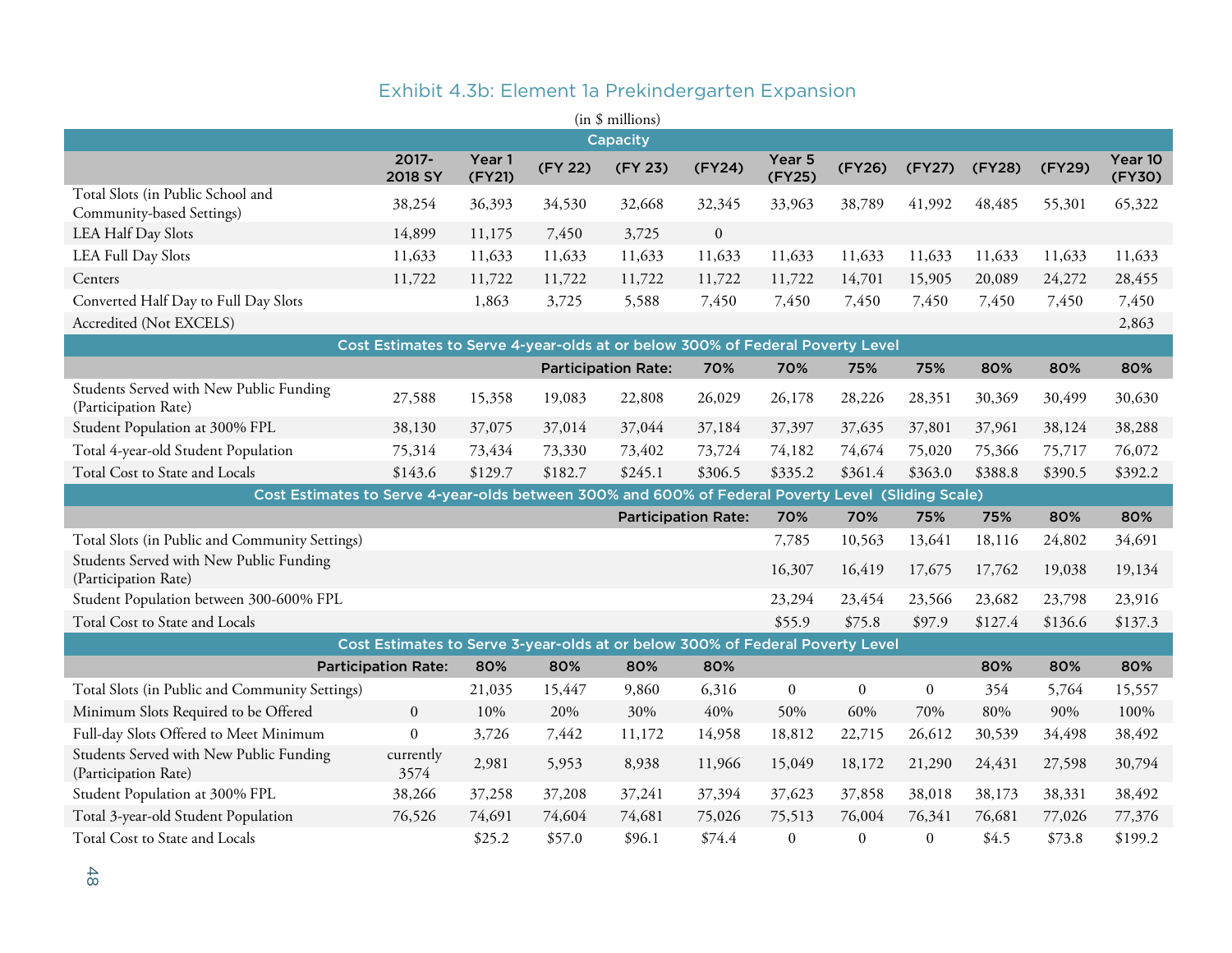New tuition assistance programs will be provided for prospective and current child care professionals pursuing a CDA certificate (one year), associate's degree (two years), or bachelor's degree (four years). The average cost of each certificate or degree program is \$2,200, \$6,000, and \$30,000, respectively. For each tuition assistance program, 100 new candidates are assumed to receive a scholarship annually, so the two-year associate's degree program will serve 200 candidates beginning in year 2 and the four-year bachelor's degree program will serve 400 candidates beginning in year 4. Therefore, new expenditures increase by \$1.5 million in year 1, \$5.0 million in year 4, and \$7.0 million in year 10.

*Element 1c. School readiness for all entering kindergarteners:* Local expenditures in jurisdictions that decide to administer a portion of the assessment during the summer months will increase to compensate teachers at the local per diem rate. It is assumed that it takes an average time of 30 minutes per student to administer the non-observational components of the KRA. Based on an average class size of 21 students, it is estimated that two working days per classroom will be required (630 minutes). Based on an average of 128 kindergarten classrooms in each school system, it will take on average 1,344 hours for a system to administer the non-observational portions of the assessment. Actual costs will depend on the number of classrooms in school systems that administer a portion of the KRA prior to the beginning of the school year and the local per diem rate.

#### *Element 1d. Education and support services for children ages 0-5 and their families:*

*Judy Centers:* Nine new centers will open each year in the first five years and 18 centers will open each year in the next five years for a total of 135 new centers. Assuming an annual State grant of \$330,000 per Judy Center, new expenditures increase by \$3.0 million in year 1, \$14.9 million in year 5, and \$44.6 million in year 10.

*Family Support Centers:* Three new centers will open each year so that by year 10, the number of Family Support Centers will have increased from 25 to 55. Assuming an annual State contribution of \$330,000 per center, new expenditures increase by \$990,000 in year 1, \$5.0 million in year 5, and \$9.9 million in year 10.

*Maryland Infants and Toddlers:* Although a funding formula is specified in statute, State funding levels have remained constant at \$10.4 million since 2009. If the State instead funds the program at the statutory level (\$6,210 per child multiplied by 20%, per the statutory formula), expenditures increase by \$1.2 million in year 1, \$6.1 million in year 5, and \$12.3 million in year 10 over current funding levels. This assumes that the number of children being served by the program (18,251) remains constant.

As shown in Exhibit 4.4, the annual new cost for all of the elements in Policy Area 1 is estimated to be \$29 million in year 0 (fiscal 2020) and increases to \$814.4 million by year 10. The costs in the exhibit represent the total cost of this policy area in isolation from other policy areas. See Chapter 5 for an explanation of how overlaps in costs with other policy areas were accounted for and cost savings.